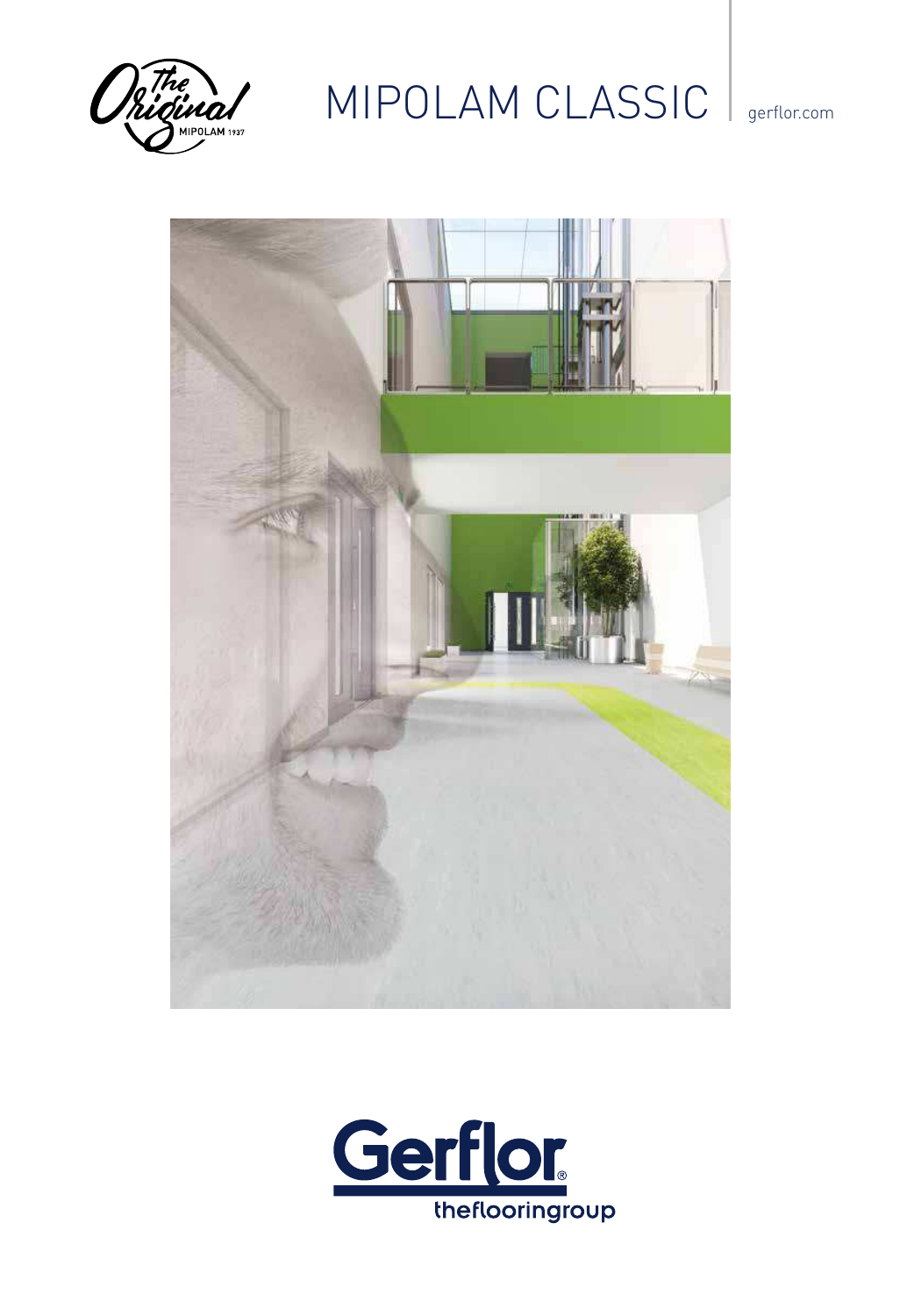# MIPOLAM CLASSIC



**<sup>6</sup>0<sup>8</sup> <sup>x</sup> <sup>6</sup>0<sup>8</sup> <sup>m</sup><sup>m</sup>** 2 mm 2 mm







0125 Truffle NCS: 6005-Y50R / LRV: 17.5



0301 Beige NCS: 1505-Y30R / NCS: 65.5



0003 Ivory NCS: 2010-Y30R / LRV: 56.1



0124 Tortora NCS: 3010-Y20R / LRV: 36.9



0014 Brown NCS: 3010-Y40R / LRV: 39.2



0006 Honey NCS: 2020-Y30R / LRV: 46.0



All colours available as 300 x 300mm tiles upon request for a minimum order quantity of 500 sqm -  $\triangle$  Thickness: 1.5 mm - Sheet format only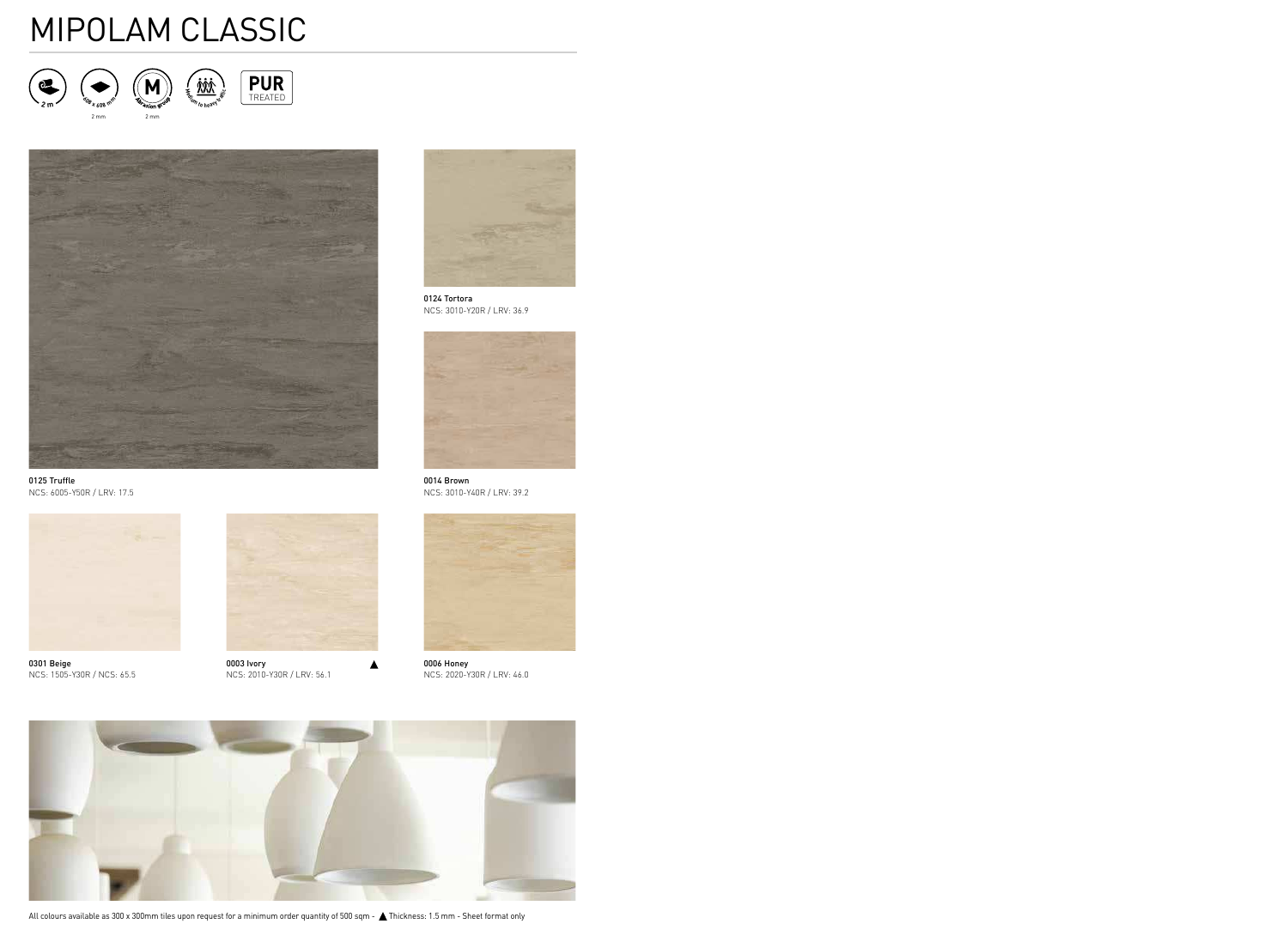



0013 Pewter NCS: 6502-B / LRV: 18.2



0005 Steel NCS: 3502-B / LRV: 38.3



/ LRV: 49.1



0303 Grey NCS: 3005-B20G / LRV: 42.2



0002 Platinum NCS: 2002-B / LRV: 56.1



LRV: Light Reflectance Value - Welding rods: please refer to www.gerflor.com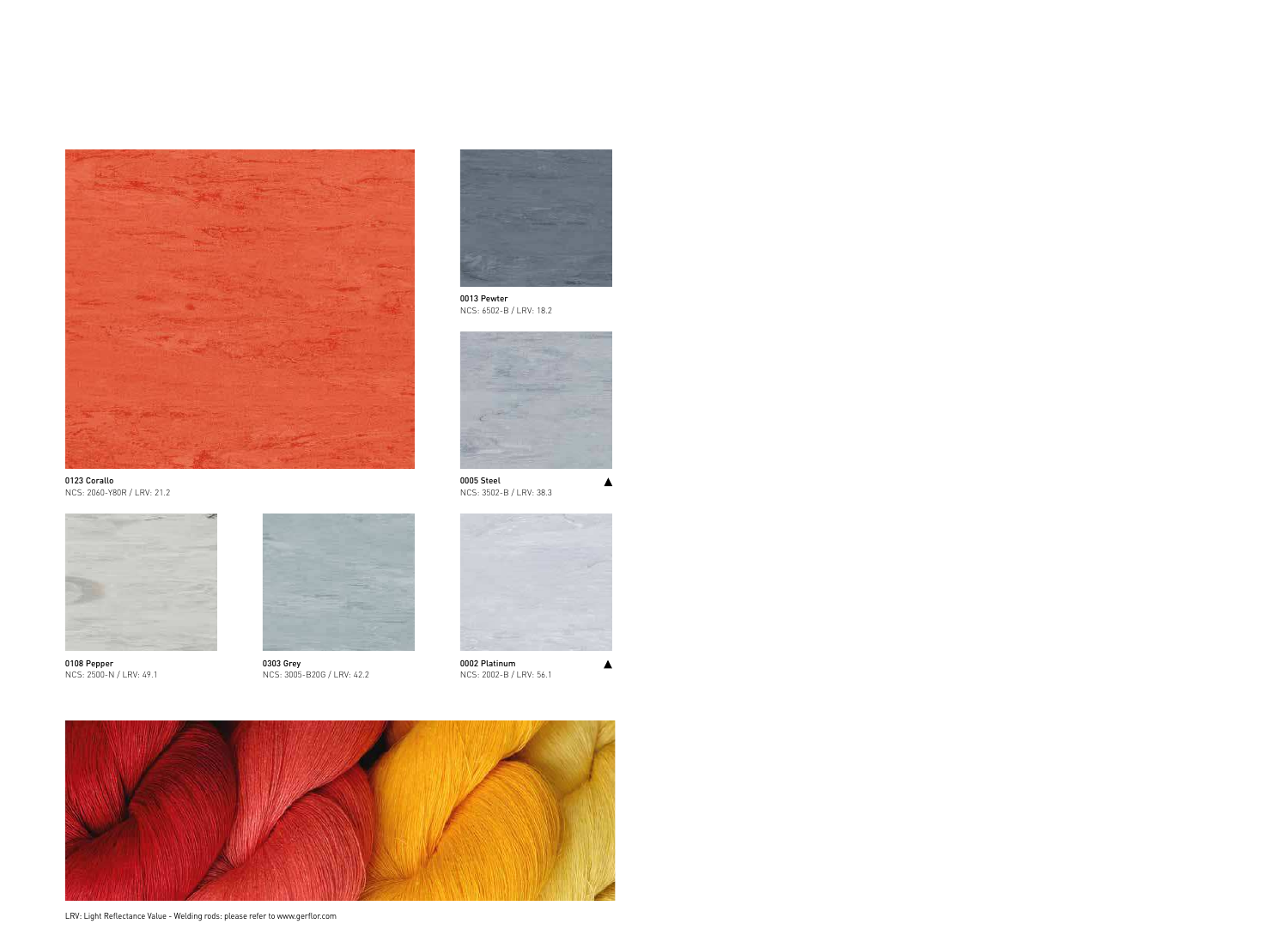



0127 Bermuda NCS: 5030-B10G / LRV: 13.4



0126 Nordica NCS: 2040-B / LRV: 34.2



▲

0010 Azure NCS: 3030-B / LRV: 32.6



0120 Borneo NCS: 4020-G40Y / LRV: 27.5



0122 Pineapple NCS: 1050-Y20R / LRV: 51.8



0121 Green Leaf NCS: 2040-G60Y / LRV: 41.1

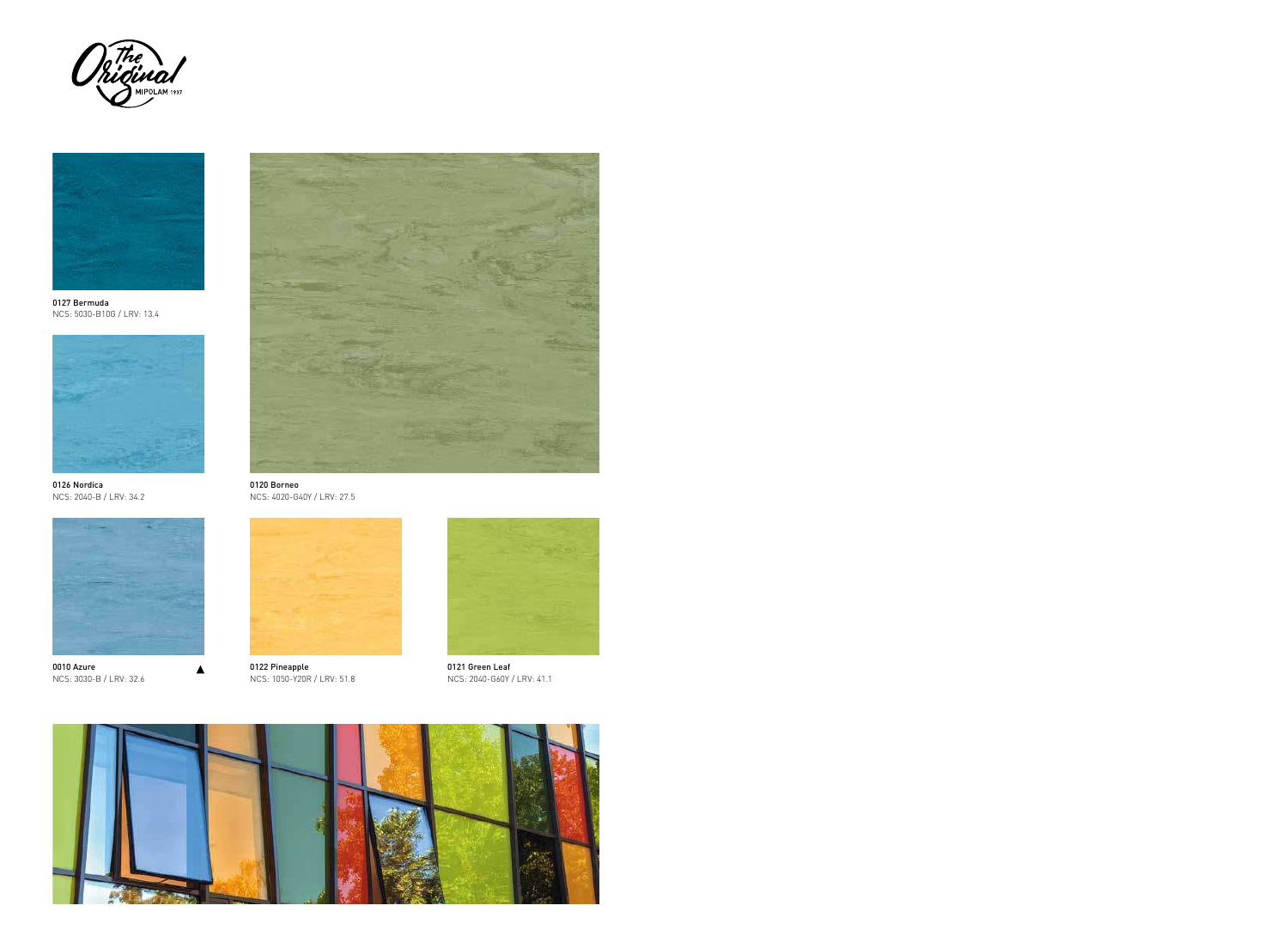# MIPOLAM CLASSIC

### **Performances and benefits**



Homogeneous vinyl flooring suitable for medium to heavy duty traffic areas

2 mm thickness **Flexible, easy to install and to weld** and to weld and to weld and to weld and to weld

#### hance



Ease of maintenance, no immediate use  $\left\{ \begin{array}{ll} \infty & \text{Ease of maintenance, no immediate use} \ 0 & \text{of an acrylic emulsion after installation} \end{array} \right.$ 

#### rget our complementary ranges!



Wall Coverings (Networks All Coverings (Networks All Coverings Skirtings ) Entrance mats (Networks All Coverings Skirtings )

Directional design available

in 18 references



**ER MAINTENANCE - LOWER ENVIRONMENTAL IMPACT** 

#### **100 % RECYCLABLE**

**•** 100 % recyclable product

**INDOOR AIR QUALITY •** TVOC emissions 100 times below standards (TVOC < 10  $\mu$ g/m $^3$ 

**•** Comply with AgBB protocol **•** No formaldehyde emission



#### **RECYCLED CONTENT**

- 25 % recycled content
- 100 % REACH compliant recycled content

#### **LCA**

- **•** Eco-designed according to a product specific Life Cycle Analysis
- **•** Product specific EPD (Environmental Products Declaration) available
- **•** Manufactured in an Iso 14001 certified site
- **•** Contribution to many Green Building Schemes (LEED, HQE, BREEAM…)



### **COMPOSITION**

after 28 days)

- **100% REACH compliant**
- **•** FREE of formaldehyde
- **•** FREE of heavy metals
- **•** FREE of solvent



#### **WELLNESS**

**Health •** Walking Comfort: B Class